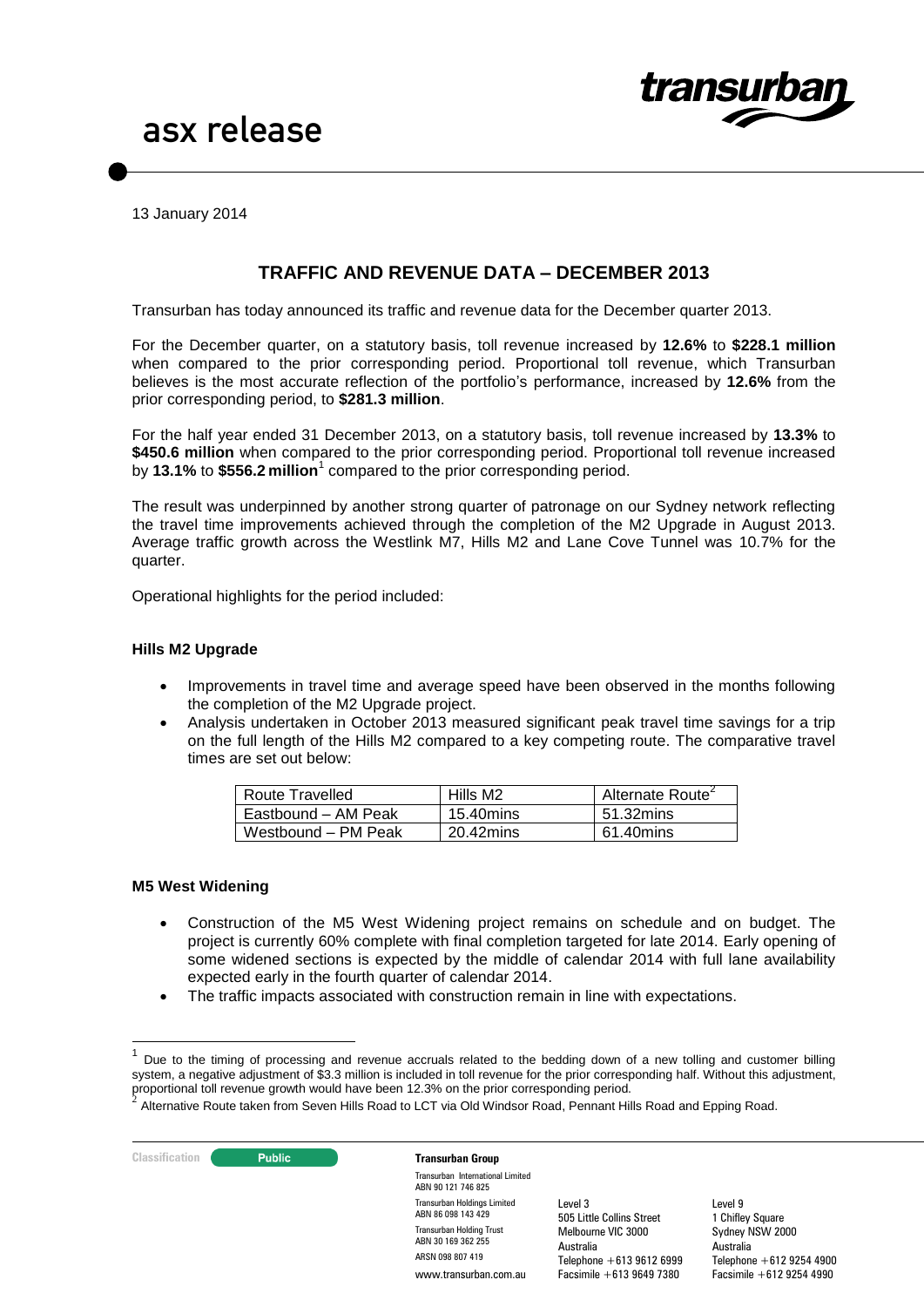

#### **495 Express Lanes**

- Revenue on the 495 Express Lanes in Northern Virginia grew from a daily average of US\$51,736 for the September quarter to an average of US\$64,277 for the December quarter.
- On 19 December 2013, the 495 Express Lanes achieved record daily toll revenue of US\$123,604, on the back of 46,975 trips for the day.

Chief Executive Officer Scott Charlton said of the quarterly results: "Increased patronage on our Sydney roads, and in particular the Northwest corridor, reflects the improved service delivered by the Hills M2 Upgrade."

"We remain focused on delivering similar benefits to the residents of South Western Sydney through the upgrade to the M5 South West Motorway, and exploring additional enhancement opportunities for road users on our networks in Sydney and Melbourne."

Full traffic and revenue information for the December quarter is attached.

 $\sim$   $\sim$ 

**Amanda Street** Company Secretary

**Investor and media enquiries** Henry Byrne +61 438 564 245

#### **Classification Constitution Transurban Group**

Transurban International Limited ABN 90 121 746 825 Transurban Holdings Limited ABN 86 098 143 429 Transurban Holding Trust ABN 30 169 362 255 ARSN 098 807 419 email@transurban.com.au www.transurhan.com.au

Level 3 505 Little Collins Street Melbourne Victoria 3000 Australia Telephone +613 9612 6999 Facsimile +613 9649 7380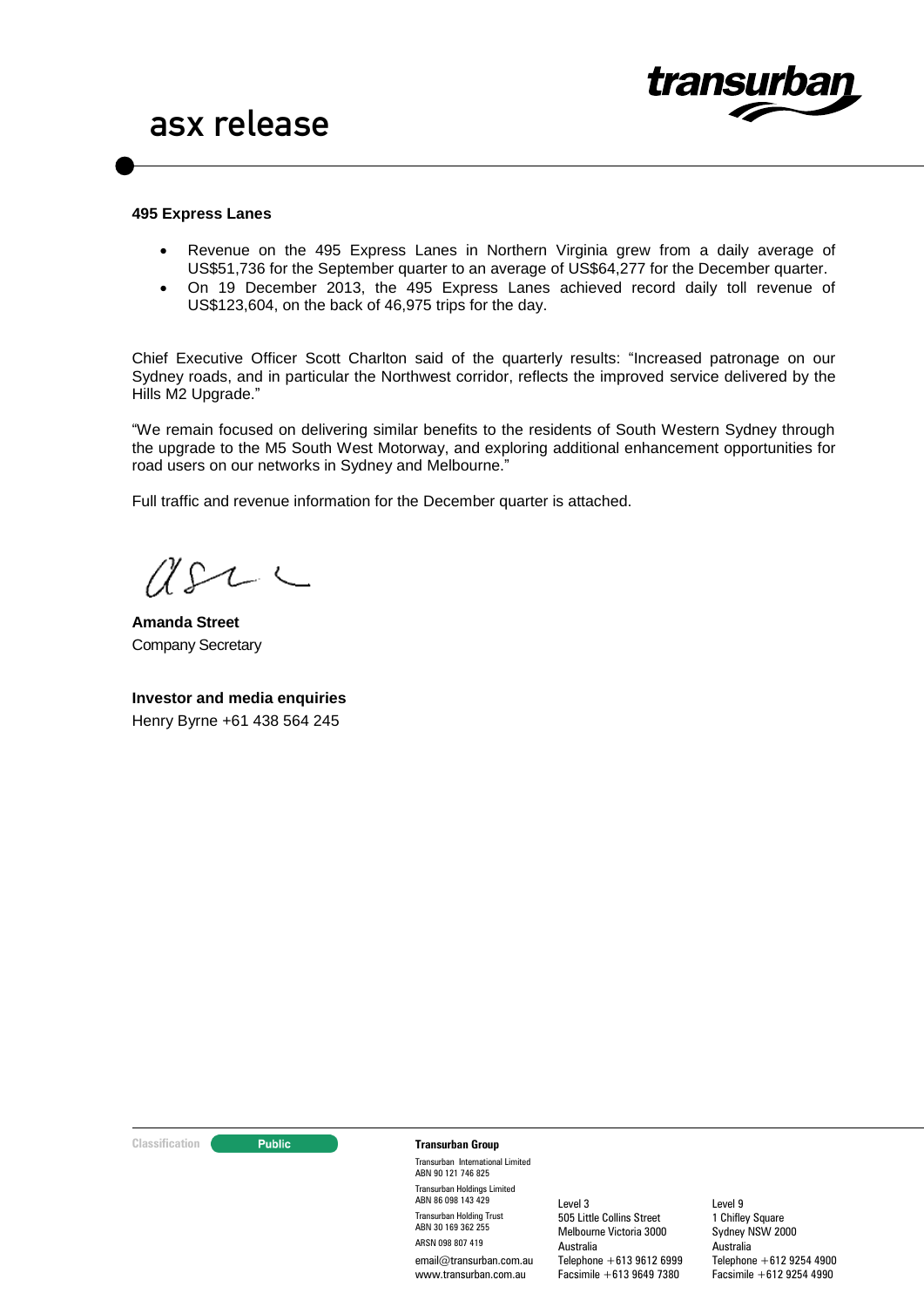<span id="page-2-0"></span>

### **Appendix 1 – Traffic and revenue performance and commentary**<sup>3</sup>

| December quarter               | <b>Transurban</b><br>ownership | <b>Total Toll revenue</b><br>% change | <b>ADT</b><br>% change |
|--------------------------------|--------------------------------|---------------------------------------|------------------------|
| CityLink                       | 100.0%                         | 7.9%                                  | $1.5\%$ <sup>6</sup>   |
| Hills M <sub>2</sub>           | 100.0%                         | 35.3%                                 | 14.9%                  |
| Lane Cove Tunnel / MRE         | 100.0%                         | 12.3%                                 | 9.1%                   |
| M1 Eastern Distributor         | 75.1%                          | 3.5%                                  | 1.5%                   |
| Westlink M7                    | 50.0%                          | 10.3%                                 | 8.1%                   |
| M5 South West Motorway         | 50.0%                          | $(3.0\%)$                             | (2.4%)                 |
| 495 Express Lanes <sup>4</sup> | 67.5%                          | 613.9%                                | 63.6%                  |
| Pocahontas 895                 | 75.0%                          | 6.9%                                  | 1.9%                   |
| Half year FY14                 | <b>Transurban</b><br>ownership | <b>Total Toll revenue</b><br>% change | <b>ADT</b><br>% change |
| CityLink                       | 100.0%                         | $8.6\%$ <sup>5</sup>                  | $2.1\%$ <sup>6</sup>   |
| Hills M <sub>2</sub>           | 100.0%                         | 32.3%                                 | 12.6%                  |
| Lane Cove Tunnel / MRE         | 100.0%                         | 11.5%                                 | 8.7%                   |
| M1 Eastern Distributor         | 75.1%                          | 3.7%                                  | 2.5%                   |
| <b>Westlink M7</b>             | 50.0%                          | 9.5%                                  | 7.5%                   |
| M5 South West Motorway         | 50.0%                          | (3.2%)                                | (2.6%)                 |
| 495 Express Lanes <sup>4</sup> | 67.5%                          | 1189.0%                               | 63.9%                  |
| Pocahontas 895                 | 75.0%                          | 6.6%                                  | 1.2%                   |

**Classification Constitution Transurban Group** Transurban International Limited ABN 90 121 746 825

> Transurban Holdings Limited ABN 86 098 143 429 Transurban Holding Trust ABN 30 169 362 255 ARSN 098 807 419

email@transurban.com.au www.transurban.com.au

Level 3 505 Little Collins Street Melbourne Victoria 3000 Australia Telephone +613 9612 6999 Facsimile +613 9649 7380

<sup>————————————————————&</sup>lt;br><sup>3</sup> All percentage changes are to the prior corresponding period.

 $^4$  The 495 Express Lanes opened to traffic on 17 November 2012, thus this asset was only operating for 45 of the 92 days in the prior period.<br><sup>5</sup> Due te the

Due to the timing of processing and revenue accruals related to the bedding down of a new tolling and customer billing system in FY12/FY13, a negative adjustment of \$3.3 million was made in the prior corresponding half, and the growth numbers quoted above have been normalised to remove this \$3.3 million adjustment from the prior corresponding half's result. Including this adjustment would increase CityLink revenue growth to 10.0%.

<sup>&</sup>lt;sup>6</sup> CityLink traffic is calculated on Average Daily Transactions (ADT). All other assets are calculated on Average Daily Trips.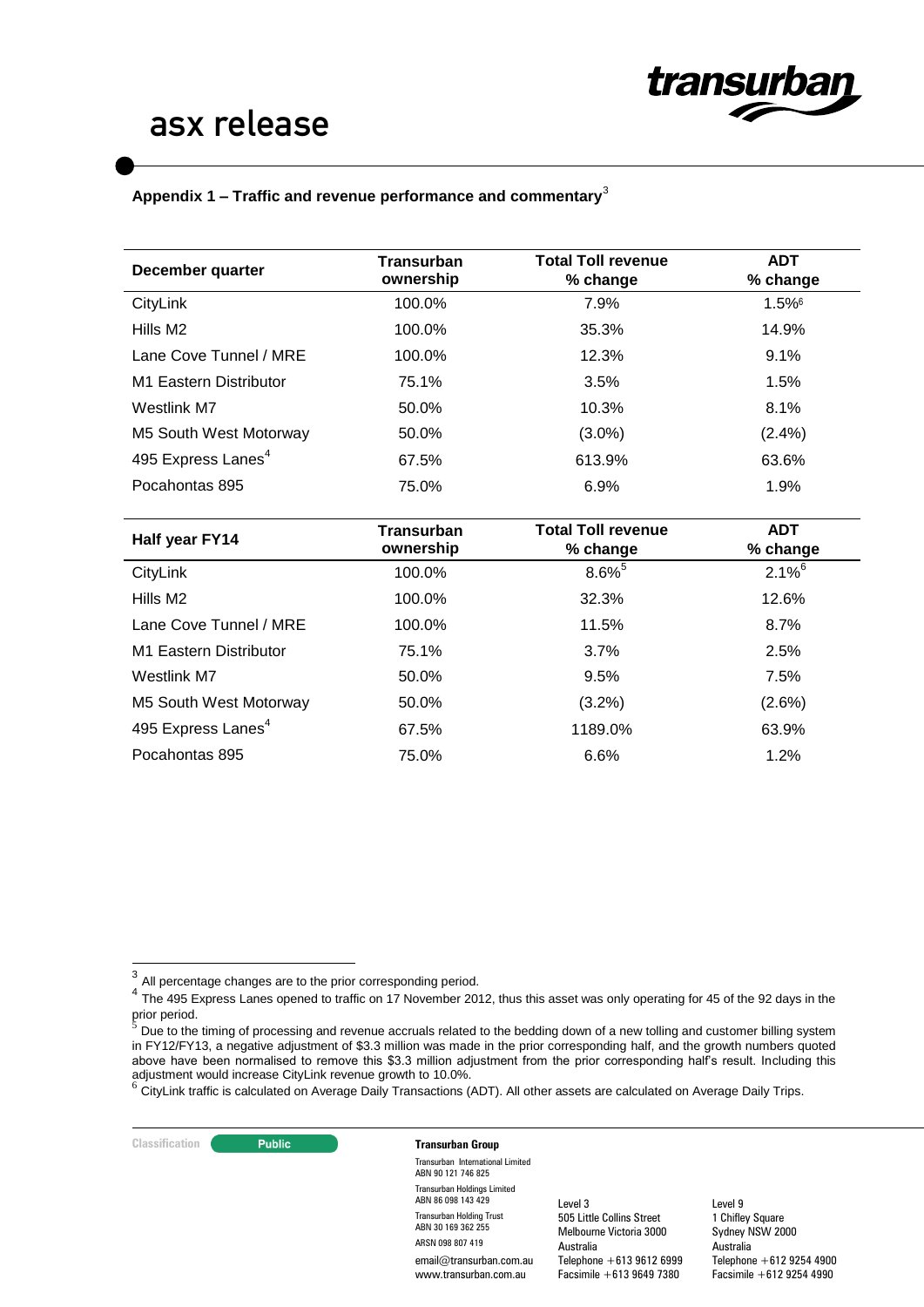

#### **Asset commentary**

#### **CITYLINK**

For the December 2013 quarter, CityLink toll revenue increased 7.9% to \$134.7 million. ADT increased 1.5% to 797,741 transactions.

For the half year ended 31 December, CityLink toll revenue increased 8.6% to \$269.2 million. ADT increased 2.1% to 799,255 transactions.

Weekend traffic continues to grow strongly. It was up 2.3% for the quarter, with workdays up 1.2%.

From a sectional perspective, Southern Link grew 1.3% for the quarter, with Western Link up 1.7%.

The CityLink traffic result was impacted during the December quarter by the closure of the Domain tunnel for resurfacing works. The Domain tunnel was closed from 9pm on 27 December 2013 and reopened at 12am on 31 December 2013 resulting in an estimated 0.5% reduction in ADT for the quarter.

CityLink toll revenue continued to benefit from efficiencies in the GLIDe tolling system and back-office recovery process improvements.

#### **HILLS M2**

For the December 2013 quarter, Hills M2 toll revenue increased 35.3% to \$49.1 million. ADT increased 14.9% to 105,344 trips.

Of total ADT, car traffic increased 15.6% and trucks increased 7.7%.

For the half year ended 31 December, Hills M2 toll revenue increased 32.3% to \$94.2 million. ADT increased 12.6% to 102,727 trips.

The addition of new ramps to the asset - at Windsor Road in July 2012 and at Macquarie Park in January 2013 – accounted for 5,370 daily trips during the quarter. Within these trips, the Windsor Road ramps accounted for 3,331 daily trips with the balance at the Macquarie Park ramps.

Excluding this traffic from the newly added ramps, ADT at the existing toll points increased 11.9% to 99,975 trips. The mainline toll point was up 14.1% to 71,476 trips, with the Pennant Hills ramps up 6.7% to 28,499 trips.

#### **LANE COVE TUNNEL/MRE**

For the December 2013 quarter, LCT/MRE toll revenue increased 12.3% to \$17.5 million. ADT increased 9.1% to 76,837 trips.

Of total ADT, car traffic increased 8.9% and trucks increased 15.7%.

For the half year ended 31 December, LCT/MRE toll revenue increased 11.5% to \$34.3 million. ADT increased 8.7% to 75,830 trips.



#### **Classification Constitution Transurban Group**

Transurban International Limited ABN 90 121 746 825 Transurban Holdings Limited ABN 86 098 143 429 Transurban Holding Trust ABN 30 169 362 255 ARSN 098 807 419 email@transurban.com.au www.transurban.com.au

Level 3 505 Little Collins Street Melbourne Victoria 3000 Australia Telephone +613 9612 6999 Facsimile +613 9649 7380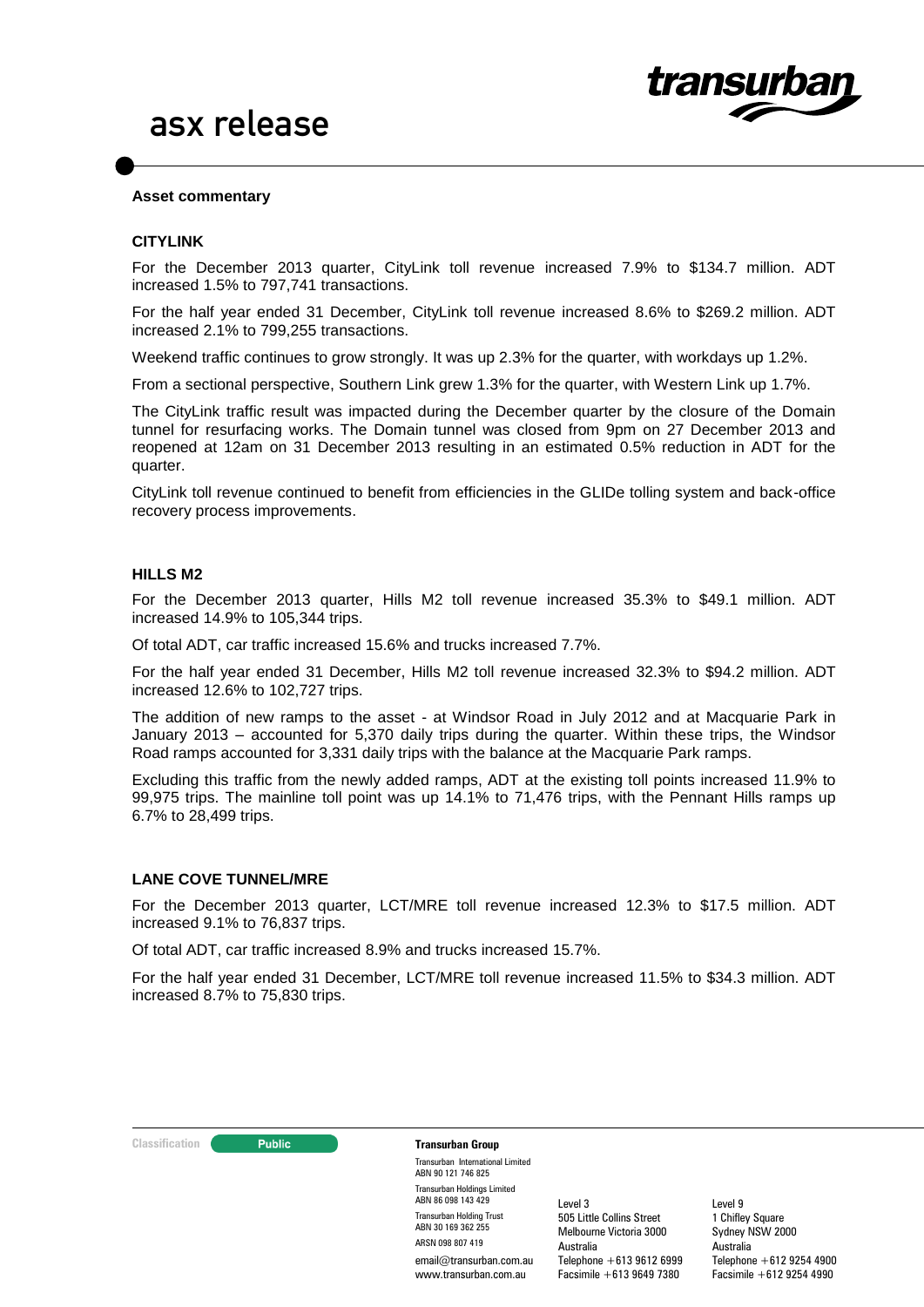

### **M1 EASTERN DISTRIBUTOR**

For the December 2013 quarter, M1 Eastern Distributor toll revenue increased 3.5% to \$26.8 million. ADT increased 1.5% to 52,640 trips.

Of total ADT, car traffic increased 1.6% and trucks decreased 1.3%.

For the half year ended 31 December, M1 Eastern Distributor toll revenue increased 3.7% to \$52.9 million. ADT increased 2.5% to 52,435 trips.

#### **WESTLINK M7**

For the December 2013 quarter, Westlink M7 toll revenue increased 10.3% to \$57.9 million. ADT increased 8.1% to 154,157 trips.

The toll price increased from 36.73 cents per kilometre to 36.85 cents per kilometre on 1 October 2013.

Average tolled trip length was 12.81 kilometres for the quarter compared to 12.86 for the prior corresponding period.

Of total ADT, car traffic increased 8.7% and trucks increased 5.0%.

For the half year ended 31 December, Westlink M7 toll revenue increased 9.5% to \$114.8 million. ADT increased 7.5% to 153,118 trips.

#### **M5 SOUTH WEST MOTORWAY**

For the December 2013 quarter, M5 South West Motorway toll revenue decreased 3.0% to \$46.7 million. ADT decreased 2.4% to 121,012 trips. This decrease was expected as construction continues on the motorway.

Of total ADT, car traffic decreased 2.8% and trucks increased 2.9%.

For the half year ended 31 December, M5 South West Motorway toll revenue decreased 3.2% to \$93.6 million. ADT decreased 2.6% to 121,472 trips.

#### **495 EXPRESS LANES**

Daily average toll revenue grew 24.2% from US\$51,736 for the September quarter to US\$64,277 for the December quarter. Compared to the prior corresponding quarter last year, average daily toll revenue grew 249.2%. The 495 Express Lanes were opened on 17 November 2012 in the prior corresponding quarter.

ADT increased 63.6% against the prior corresponding quarter. The US Federal Government shutdown in October 2013 negatively impacted traffic volumes during the December 2013 quarter. Average workday toll revenue for the full December quarter increased 25.7% compared to the September quarter.

#### **Classification Constitution Transurban Group**

Transurban International Limited ABN 90 121 746 825 Transurban Holdings Limited ABN 86 098 143 429 Transurban Holding Trust ABN 30 169 362 255 ARSN 098 807 419 email@transurban.com.au www.transurhan.com.au

Level 3 505 Little Collins Street Melbourne Victoria 3000 Australia Telephone +613 9612 6999 Facsimile +613 9649 7380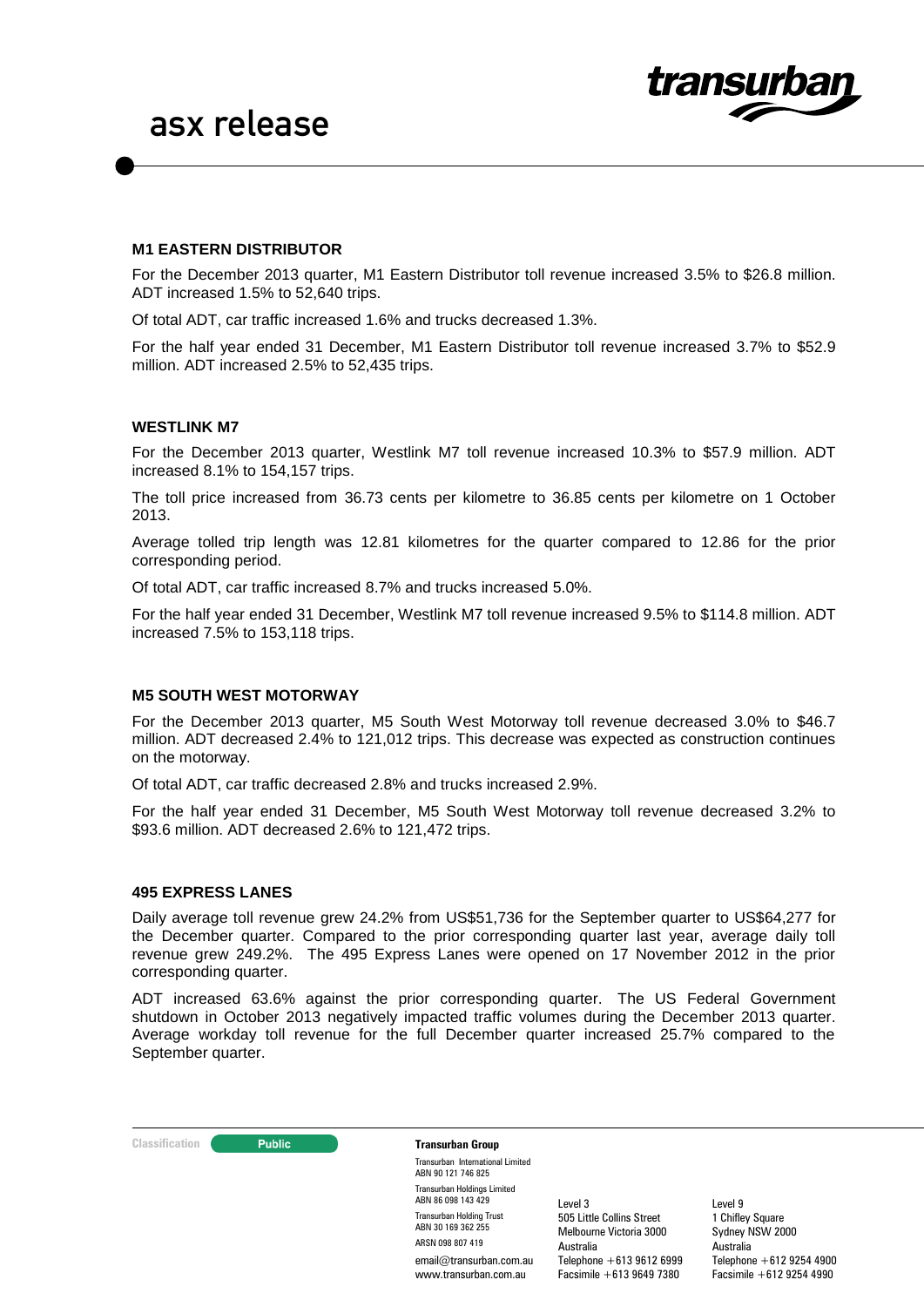

Average workday revenue for the month of December excluding the Christmas and New Year vacation weeks increased 25.4% over the month of September to US\$99,320 on the back of a 4.0% growth in average workday trips to 41,327 over the same period.

The average dynamic toll charged increased by 24.7%, from US\$1.86 in the September quarter to US\$2.32 for the December quarter. The maximum dynamic toll charged during the quarter was US\$9.75 to travel the full length of the Express Lanes – an increase of 9.6% compared to the September quarter maximum of US\$8.90.

On 19 December 2013, the 495 Express Lanes achieved record daily toll revenue of US\$123,604, on the back of a 46,975 trips for the day. Since opening, in November 2012, the 495 Express Lanes have served over 1 million customers.

The proportion of toll (non-HOV/exempt) trips remains steady at 91.2% of all travel on the 495 Express Lanes.

#### **POCAHONTAS 895**

For the December 2013 quarter, Pocahontas 895 toll revenue increased 6.9% to US\$4.0 million. ADT increased 1.9% to 14,781 trips.

For the half year ended 31 December, Pocahontas 895 toll revenue increased 6.6% to US\$8.2 million. ADT increased 1.2% to 15,035 trips.

Discussions with lenders to transfer the asset to them are on-going.

#### **Classification Constitution Transurban Group**

Transurban International Limited ABN 90 121 746 825 Transurban Holdings Limited ABN 86 098 143 429 Transurban Holding Trust ABN 30 169 362 255 ARSN 098 807 419 email@transurban.com.au www.transurban.com.au

Level 3 505 Little Collins Street Melbourne Victoria 3000 Australia Telephone +613 9612 6999 Facsimile +613 9649 7380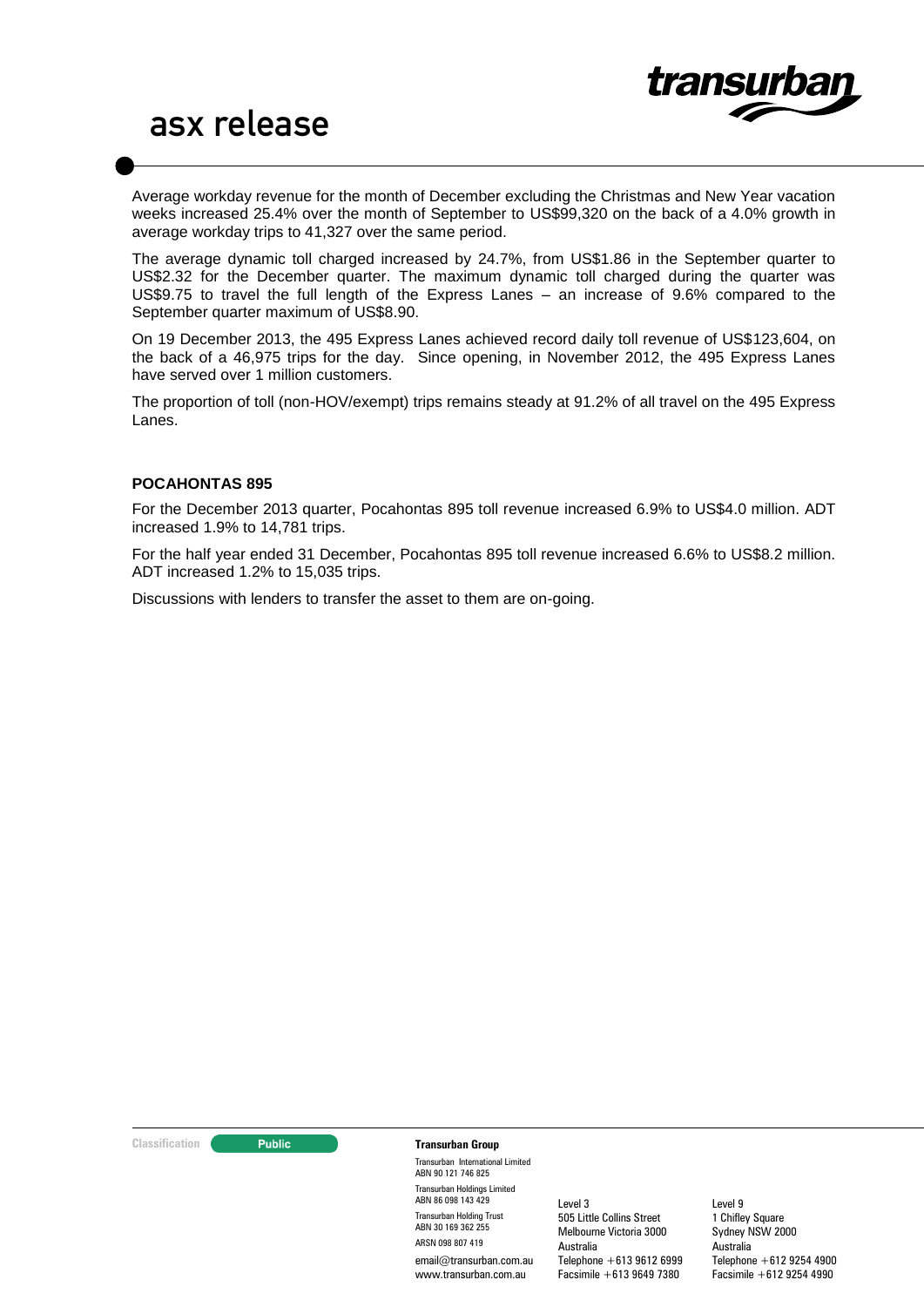

# **Appendix 2 – Traffic and revenue data – December quarter and Half Year**

| Asset                     |                                                             | <b>Dec 13</b><br>quarter | <b>Dec 12</b><br>quarter | % change  |
|---------------------------|-------------------------------------------------------------|--------------------------|--------------------------|-----------|
|                           |                                                             |                          |                          |           |
|                           | Total Toll Revenue (\$A'000) (net of GST)                   | \$134,721                | \$124,885                | 7.9%      |
| CityLink                  | <b>Average Daily Transactions</b>                           | 797,741                  | 785,979                  | 1.5%      |
|                           | Average Workday Transactions                                | 873,887                  | 863,299                  | 1.2%      |
|                           | Total Toll Revenue (\$A'000) (net of GST)                   | \$49,111                 | \$36,300                 | 35.3%     |
| Hills M <sub>2</sub>      | <b>Average Daily Trips</b>                                  | 105,344                  | 91,656                   | 14.9%     |
|                           | Average Workday Trips                                       | 116,963                  | 100,448                  | 16.4%     |
|                           |                                                             |                          |                          |           |
| Lane Cove                 | Total Toll Revenue (\$A'000) (net of GST)                   | \$17,452                 | \$15,542                 | 12.3%     |
| Tunnel /                  | <b>Average Daily Trips</b>                                  | 76,837                   | 70,423                   | 9.1%      |
| MRE                       | Average Workday Trips                                       | 86,194                   | 78,895                   | 9.3%      |
|                           |                                                             |                          |                          |           |
|                           | Total Toll Revenue (\$A'000) (net of GST)                   | \$26,780                 | \$25,880                 | 3.5%      |
| M1 Eastern<br>Distributor | <b>Average Daily Trips</b>                                  | 52,640                   | 51,867                   | 1.5%      |
|                           | Average Workday Trips                                       | 57,035                   | 56,381                   | 1.2%      |
|                           |                                                             |                          |                          |           |
|                           | Total Toll Revenue (\$A'000) (net of GST)                   | \$57,925                 | \$52,501                 | 10.3%     |
|                           | <b>Average Daily Trips</b>                                  | 154,157                  | 142,641                  | 8.1%      |
| Westlink M7               | Average Workday Trips                                       | 175,139                  | 162,059                  | 8.1%      |
|                           | Average daily tolled vehicle kilometres<br>travelled ('000) | 1,978                    | 1,844                    | 7.3%      |
|                           | Average daily total vehicle kilometres<br>travelled ('000)  | 2,370                    | 2,210                    | 7.2%      |
|                           |                                                             |                          |                          |           |
| M5 South                  | Total Toll Revenue (\$A'000) (net of GST)                   | \$46,699                 | \$48,149                 | $(3.0\%)$ |
| West                      | <b>Average Daily Trips</b>                                  | 121,012                  | 123,996                  | $(2.4\%)$ |
| Motorway                  | Average Workday Trips                                       | 127,491                  | 130,270                  | $(2.1\%)$ |
|                           |                                                             |                          |                          |           |
|                           | Total Toll Revenue (\$USD'000)                              | \$5,913                  | \$828'                   | 613.9%    |
| 495 Express<br>Lanes      | <b>Average Daily Trips</b>                                  | 30,417                   | 18,594                   | 63.6%     |
|                           | Average Workday Trips                                       | 37,969                   | 23,308                   | 62.9%     |
|                           |                                                             |                          |                          |           |
| Pocahontas                | Total Toll Revenue (\$USD'000)                              | \$4,032                  | \$3,771                  | 6.9%      |
| 895                       | <b>Average Daily Trips</b>                                  | 14,781                   | 14,507                   | 1.9%      |
|                           | Average Workday Trips                                       | 16,037                   | 15,618                   | 2.7%      |

7 495 Express Lanes commenced tolling on 17 November 2012.

# **Classification Transurban Group**

Transurban International Limited ABN 90 121 746 825 Transurban Holdings Limited ABN 86 098 143 429 Transurban Holding Trust ABN 30 169 362 255 ARSN 098 807 419 email@transurban.com.au www.transurban.com.au

Level 3 505 Little Collins Street Melbourne Victoria 3000 Australia Telephone +613 9612 6999 Facsimile +613 9649 7380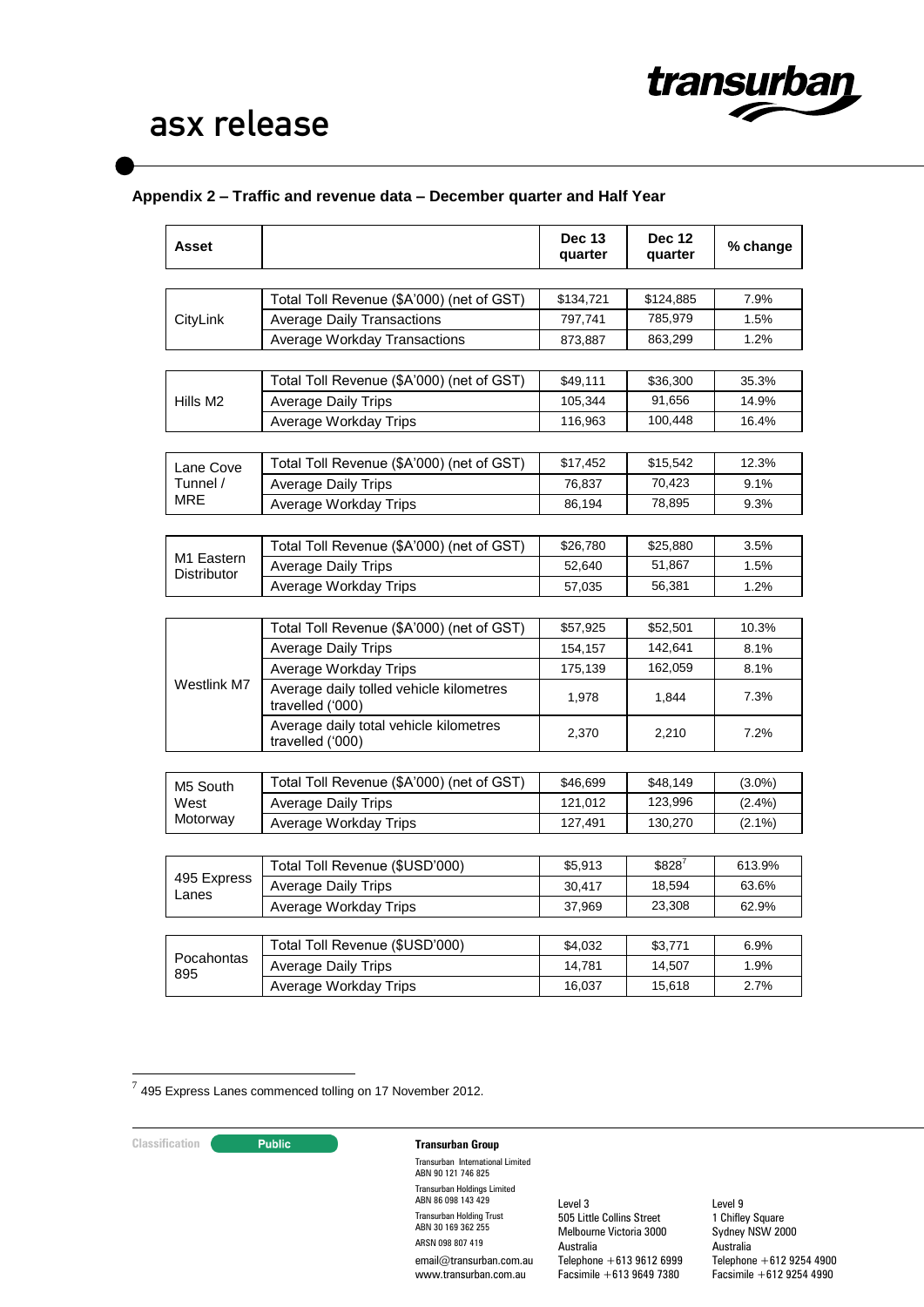

| Asset                |                                                             | Sept 13<br>quarter | <b>Dec 13</b><br>quarter | H1<br><b>FY14</b> | H <sub>1</sub><br><b>FY13</b> | %<br>change |
|----------------------|-------------------------------------------------------------|--------------------|--------------------------|-------------------|-------------------------------|-------------|
|                      | Total Toll Revenue (\$A'000)<br>(net of GST)                | \$134,528          | \$134,721                | \$269,248         | \$247,989                     | 8.6%        |
| CityLink             | <b>Average Daily Transactions</b>                           | 800,769            | 797,741                  | 799,255           | 782,624                       | 2.1%        |
|                      | <b>Average Workday Transactions</b>                         | 866,844            | 873,887                  | 870,283           | 856,335                       | 1.6%        |
|                      | Total Toll Revenue (\$A'000)<br>(net of GST)                | \$45,045           | \$49,111                 | \$94,156          | \$71,168                      | 32.3%       |
| Hills M2             | <b>Average Daily Trips</b>                                  | 100,109            | 105,344                  | 102,727           | 91,192                        | 12.6%       |
|                      | Average Workday Trips                                       | 109,237            | 116,963                  | 113,010           | 99,988                        | 13.0%       |
| Lane Cove            | Total Toll Revenue (\$A'000)<br>(net of GST)                | \$16,896           | \$17,452                 | \$34,348          | \$30,801                      | 11.5%       |
| Tunnel /<br>MRE      | <b>Average Daily Trips</b>                                  | 74,822             | 76,837                   | 75,830            | 69,758                        | 8.7%        |
|                      | Average Workday Trips                                       | 82,390             | 86,194                   | 84,248            | 77,900                        | 8.1%        |
| M1 Eastern           | Total Toll Revenue (\$A'000)<br>(net of GST)                | \$26,111           | \$26,780                 | \$52,892          | \$50,985                      | 3.7%        |
| Distributor          | <b>Average Daily Trips</b>                                  | 52,230             | 52,640                   | 52,435            | 51,176                        | 2.5%        |
|                      | Average Workday Trips                                       | 55,875             | 57,035                   | 56,442            | 55,499                        | 1.7%        |
|                      | Total Toll Revenue (\$A'000)<br>(net of GST)                | \$56,873           | \$57,925                 | \$114,797         | \$104,802                     | 9.5%        |
|                      | <b>Average Daily Trips</b>                                  | 152,080            | 154,157                  | 153,118           | 142,446                       | 7.5%        |
| Westlink M7          | Average Workday Trips                                       | 169,641            | 175,139                  | 172.326           | 160,748                       | 7.2%        |
|                      | Average daily tolled vehicle<br>kilometres travelled ('000) | 1,944              | 1,978                    | 1,961             | 1,835                         | 6.9%        |
|                      | Average daily total vehicle<br>kilometres travelled ('000)  | 2,325              | 2,370                    | 2,348             | 2,199                         | 6.8%        |
| M5 South             | Total Toll Revenue (\$A'000)<br>(net of GST)                | \$46,924           | \$46,699                 | \$93,622          | \$96,721                      | $(3.2\%)$   |
| West<br>Motorway     | <b>Average Daily Trips</b>                                  | 121,933            | 121,012                  | 121,472           | 124,771                       | $(2.6\%)$   |
|                      | Average Workday Trips                                       | 127,172            | 127,491                  | 127,327           | 130,730                       | $(2.6\%)$   |
|                      | Total Toll Revenue (\$USD'000)                              | \$4,760            | \$5,913                  | \$10,673          | \$828 <sup>8</sup>            | 1189.0%     |
| 495 Express<br>Lanes | <b>Average Daily Trips</b>                                  | 30,518             | 30,417                   | 30,468            | 18,594                        | 63.9%       |
|                      | Average Workday Trips                                       | 37,574             | 37,969                   | 37,768            | 23,308                        | 62.0%       |
|                      | Total Toll Revenue (\$USD'000)                              | \$4,161            | \$4,032                  | \$8,192           | \$7,684                       | 6.6%        |
| Pocahontas           | <b>Average Daily Trips</b>                                  | 15,289             | 14,781                   | 15,035            | 14,861                        | 1.2%        |
| 895                  | Average Workday Trips                                       | 16,265             | 16,037                   | 16,153            | 15,943                        | 1.3%        |

8 495 Express Lanes commenced tolling on 17 November 2012.

# **Classification Transurban Group**

Transurban International Limited ABN 90 121 746 825 Transurban Holdings Limited ABN 86 098 143 429 Transurban Holding Trust ABN 30 169 362 255 ARSN 098 807 419 email@transurban.com.au www.transurban.com.au

Level 3 505 Little Collins Street Melbourne Victoria 3000 Australia Telephone +613 9612 6999 Facsimile +613 9649 7380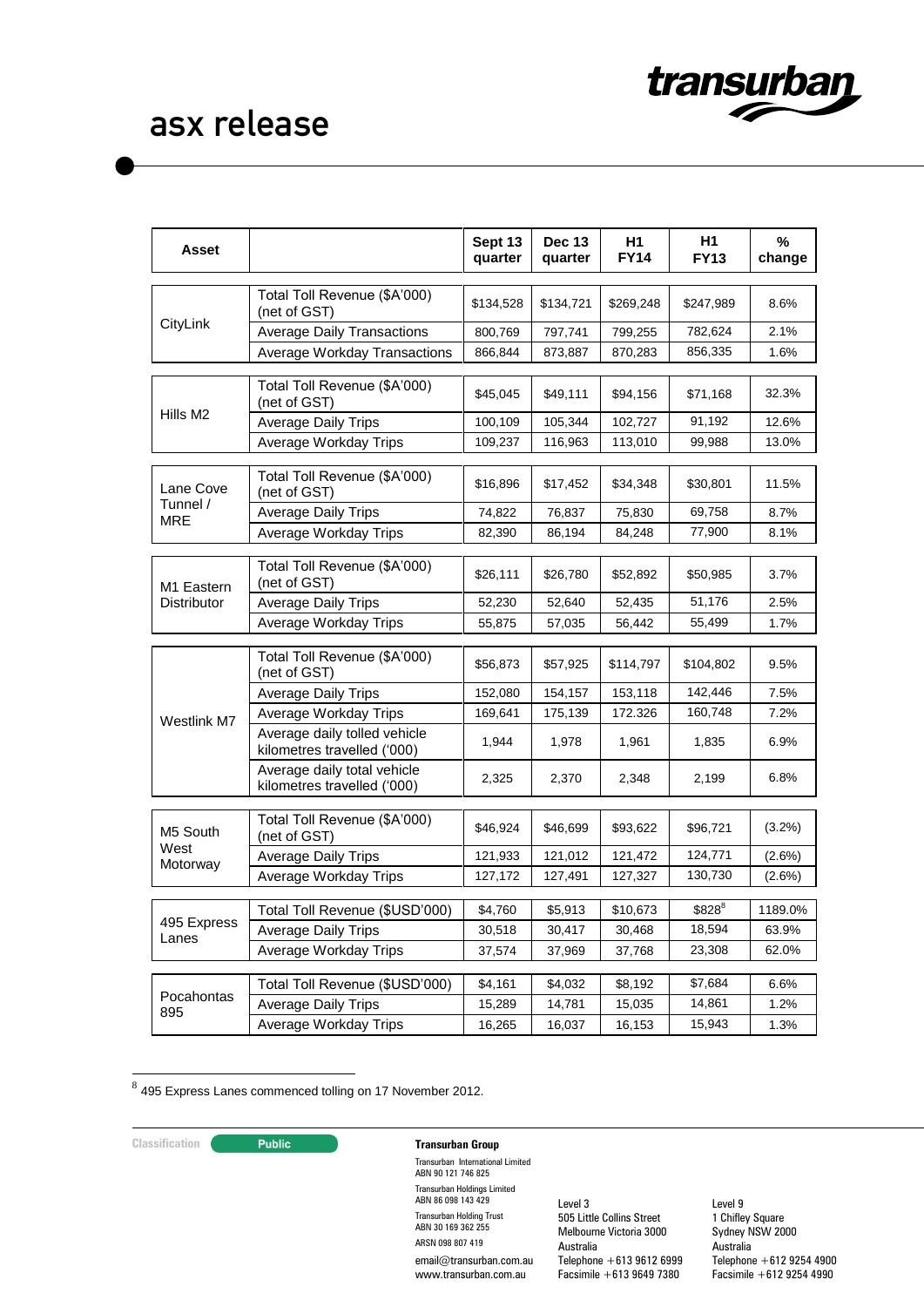

#### **Appendix 3 – Reconciliation of proportional toll revenue to statutory toll revenue**

#### **Basis of preparation**

This document includes toll revenue reported on a statutory as well as non-statutory basis (proportional toll revenue).

Proportional toll revenue is the aggregation of the results from each asset multiplied by Transurban's percentage ownership. The proportional result is one of the primary measures that the Board uses to assess the operating performance of Transurban, with an aim to maintain a focus on operating results and associated cash generation. It reflects the contribution from individual assets to Transurban's operating performance and permits a meaningful analysis of the underlying performance of Transurban's assets.

The table below reconciles proportional toll revenue to statutory toll revenue for the December quarter and half year.

|                                                                             | Dec 13 quarter<br>(\$'000) | Dec 12 quarter<br>(S'000) | %<br>change |
|-----------------------------------------------------------------------------|----------------------------|---------------------------|-------------|
|                                                                             |                            |                           |             |
| <b>Proportional Toll Revenue</b>                                            | \$281,257                  | \$249,738                 | 12.6%       |
| Add: Proportional Toll Revenue attributable to<br>non-controlling interests | \$6.668                    | \$6.444                   |             |
| Less: Proportional Toll Revenue of M5 SWM                                   | (\$23,349)                 | (\$24,075)                |             |
| Less: Proportional Toll Revenue of WM7                                      | (\$28,962)                 | (\$26,250)                |             |
| Less: Proportional Toll Revenue of Pocahontas<br>895                        | (\$3,253)                  | (\$2,713)                 |             |
| Less: Proportional Toll Revenue of 495<br><b>Express Lanes</b>              | (\$4,296)                  | (\$537)                   |             |
| <b>Statutory Toll Revenue</b>                                               | \$228,065                  | \$202,607                 | 12.6%       |

|                                                                             | <b>FY14 Half Year</b><br>(\$'000) | <b>FY13 Half Year</b><br>(\$'000) | %<br>change |
|-----------------------------------------------------------------------------|-----------------------------------|-----------------------------------|-------------|
|                                                                             |                                   |                                   |             |
| <b>Proportional Toll Revenue</b>                                            | \$556,207                         | \$491,848                         | 13.1%       |
| Add: Proportional Toll Revenue attributable to<br>non-controlling interests | \$13,170                          | \$12,695                          |             |
| Less: Proportional Toll Revenue of M5 SWM                                   | (\$46,811)                        | (\$48,361)                        |             |
| Less: Proportional Toll Revenue of WM7                                      | (\$57,399)                        | (\$52,401)                        |             |
| Less: Proportional Toll Revenue of Pocahontas<br>895                        | (\$6,688)                         | (\$5,551)                         |             |
| Less: Proportional Toll Revenue of 495<br><b>Express Lanes</b>              | (\$7,835)                         | (\$537)                           |             |
| <b>Statutory Toll Revenue</b>                                               | \$450.645                         | \$397.693                         | 13.3%       |

#### **Classification Transurban Group**

Transurban International Limited ABN 90 121 746 825 Transurban Holdings Limited ABN 86 098 143 429 Transurban Holding Trust ABN 30 169 362 255 ARSN 098 807 419 email@transurban.com.au www.transurban.com.au

Level 3 505 Little Collins Street Melbourne Victoria 3000 Australia Telephone +613 9612 6999 Facsimile +613 9649 7380